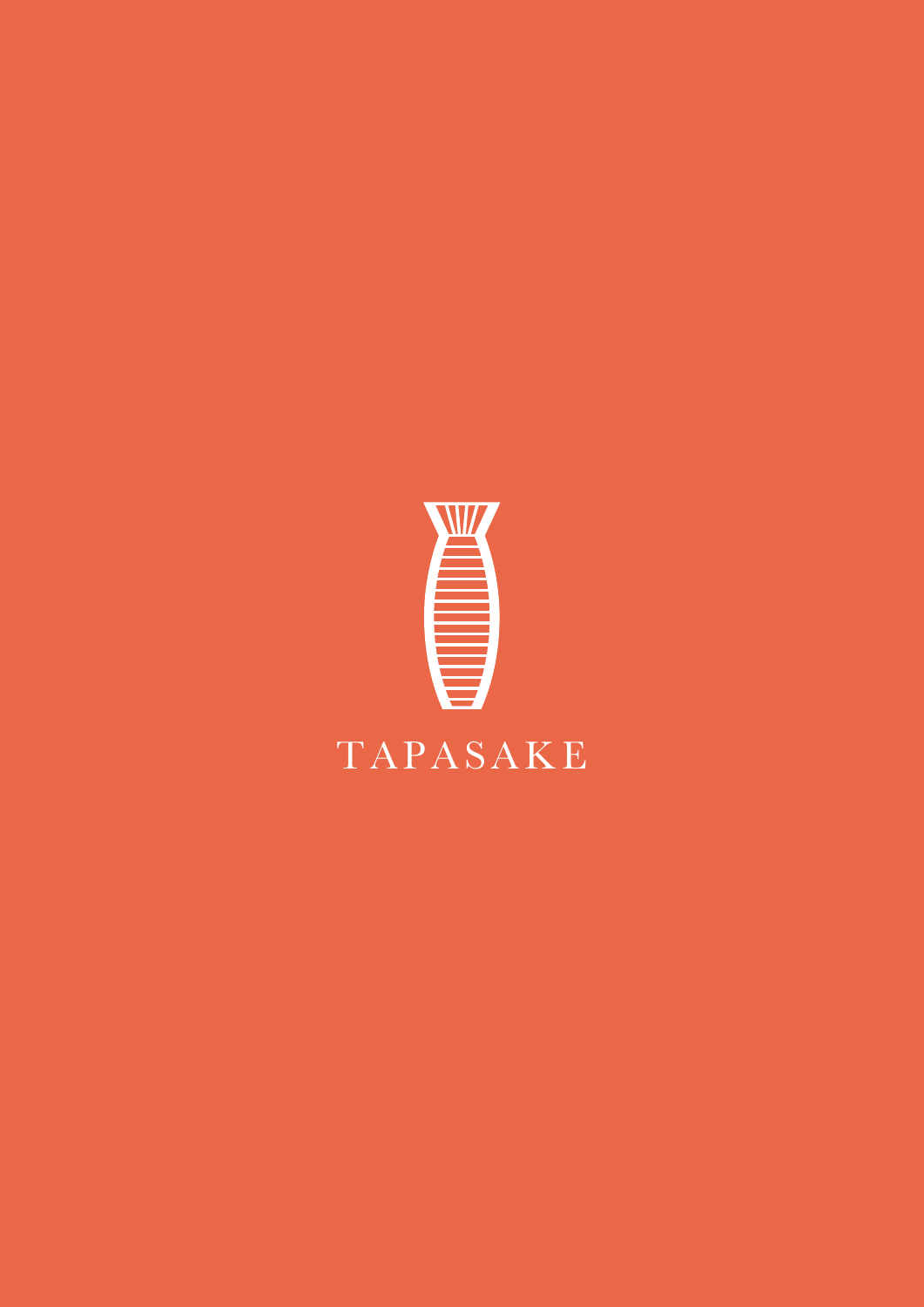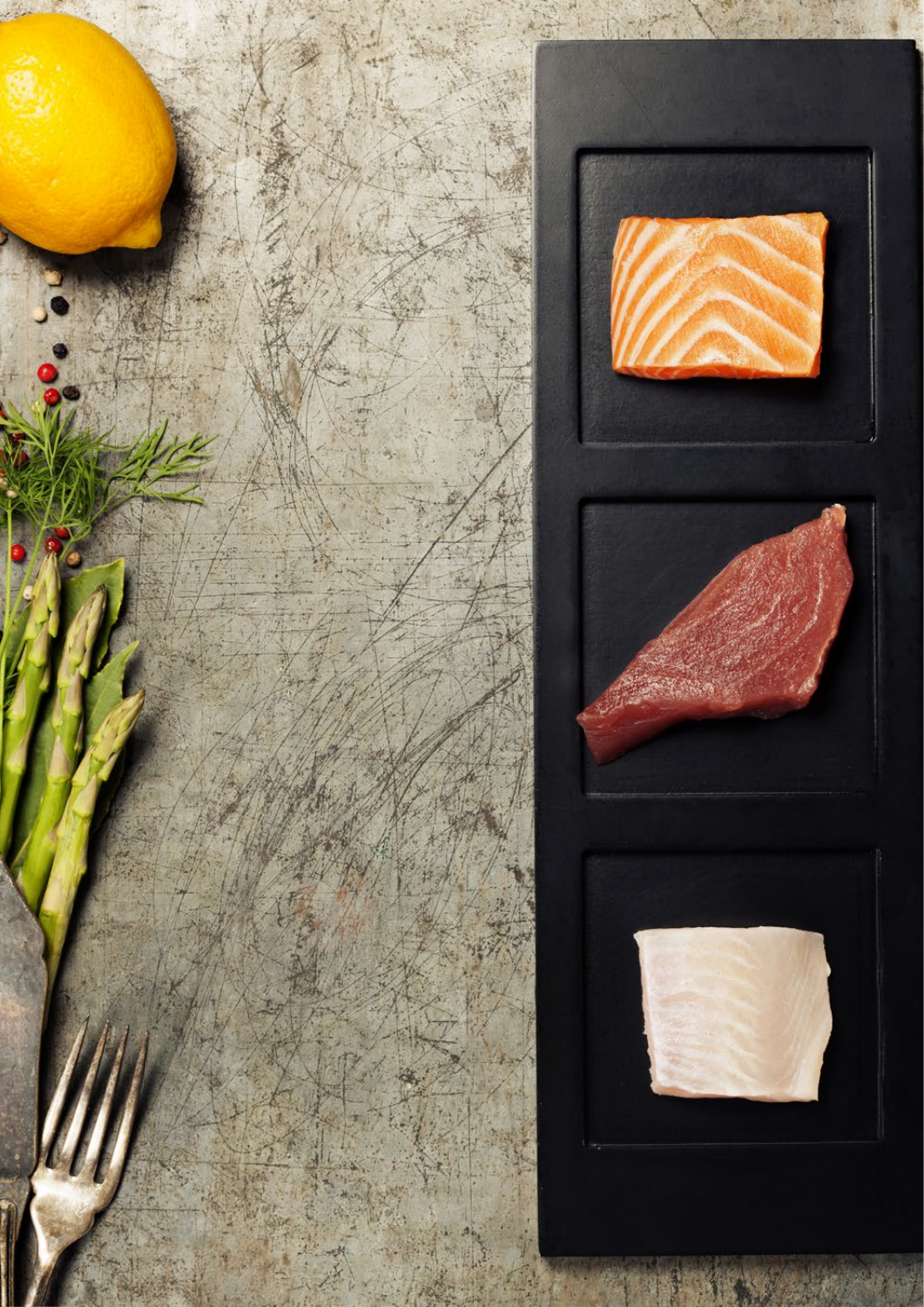

Discover the legend of this great delicacy with Sturia!

'Sturia' is the flagship brand of Sturgeon – the leading French caviar producer. Sturia's caviar is lightly salted, which releases all of its long hazelnut flavours on your palate. The range offers a wide variety of sensations and the fresh, natural flavour of a remarkable product.

### **TAPASAKE CAVIAR WASABI MASH PURÉE**

Oscietra Sturia caviar, fresh wasabi, mashed potato purée

**\$95**



*Omakase* is a Japanese phrase that means "I will leave it up to you". Expect our chefs to be innovative and surpirse you with the selection of dishes.

#### **FROM SUSHI CHEF**

Sushi and sashimi

 $\sim$   $\sim$   $\sim$ 

### **BLACK COD 3 WAYS**

Balsamic teriyaki, yuzu miso, jalapeño dressing

*or*

### **ROCK SHRIMPS**

Tempura

 $\hat{\mathbf{u}} = \hat{\mathbf{u}} - \hat{\mathbf{u}}$ 

### **BEEF WAGYU**

Australian Master Kobe Wagyu striploin beef, wasabi salsa

*or*

### **CORN FED CHICKEN BREAST**

Anticucho sauce

#### $\ddot{\mathbf{a}}$  =  $\ddot{\mathbf{a}}$  =  $\ddot{\mathbf{a}}$

#### **FROM THE PASTRY CHEF**

Assorted mochi ice cream (3 flavours)

#### **\$180 PER PERSON**

*All prices are in US Dollars and are subject to 10% service charge and applicable GST*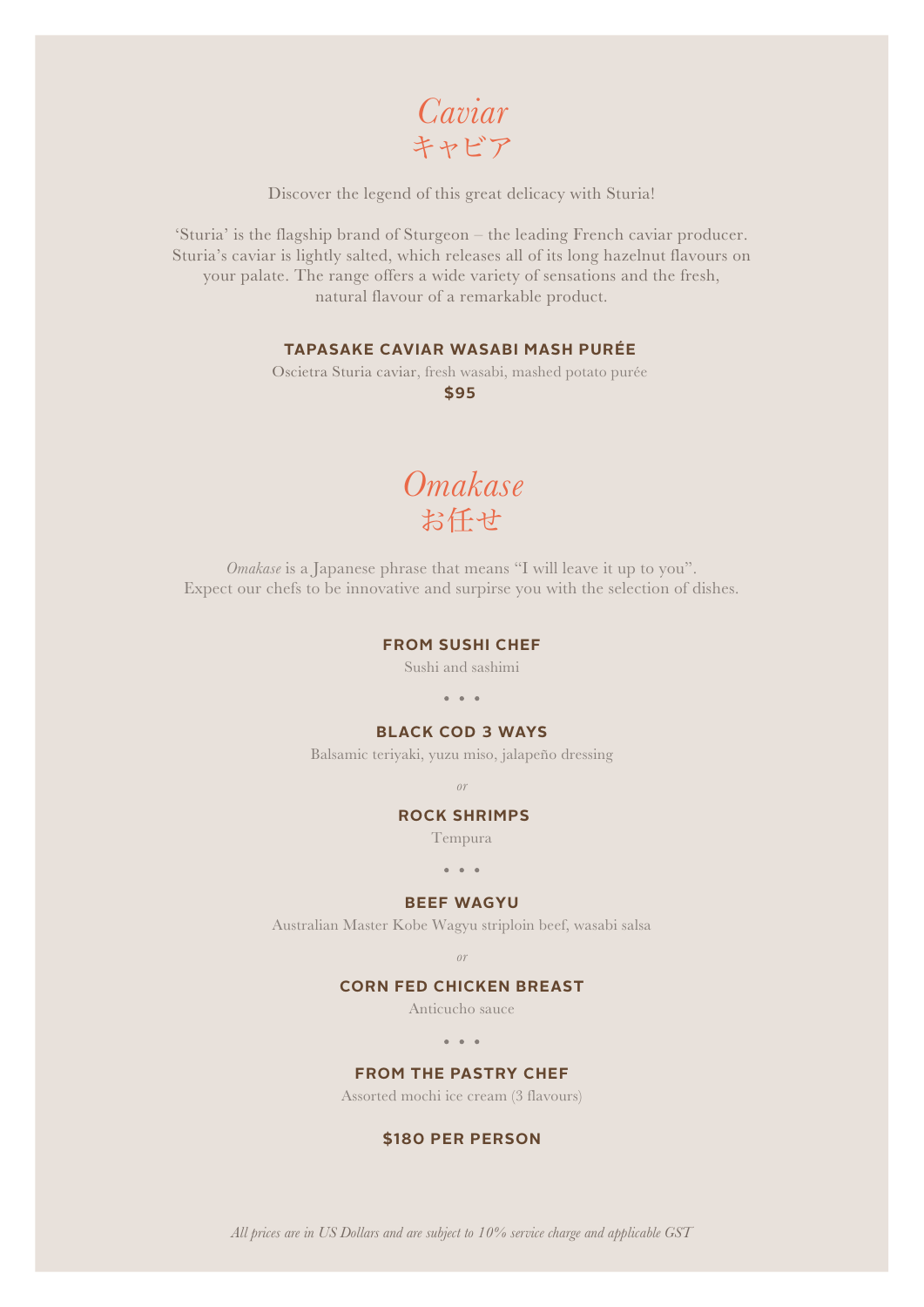

Seen as the Rolls-Royce of beef, Saga-gyu is known throughout Japan for its unique, marbled appearance and its incredible taste.

It is believed to be the official Wagyu of the Imperial Family and along with Kobe and Matsuzaka, is known as one of the so-called 'three supreme beefs of Japan'.

It is both extremely prestigious, expensive and is revered by connoisseurs around the world.

Discover a unique culinary experience with the succulent, rich flavour and extraordinary tenderness of Japanese Saga beef.

## **HENNESSEY XO FLAMBÉ SAGA WAGYU STRIP LOIN**

Served with teriyaki sauce, anticucho sauce, wasabi pepper, grilled vegetables **\$165 PER 100G**

### **TATAKI**

Wasabi soya sauce, daikon, cherry tomatoes

### **HOT ROCK**

Served with ponzu sauce, onion sesame sauce, spring onion, daikon, ginger

#### **CHAR-GRILLED**

Mushrooms cooked in sake soya sauce, tosazu butter sauce

#### **TEPPANYAKI-GRILLED**

Truffle teriyaki sauce

### **HOBAYAKI**

Den miso anticucho sauce, served in a hoba leaf

#### **TOBANYAKI**

Yuzu soya sauce, mixed mushrooms

#### **KUSHIYAKI**

Teriyaki sauce, anticucho sauce, wasabi pepper **\$130 PER 100G**

*All prices are in US Dollars and are subject to 10% service charge and applicable GST*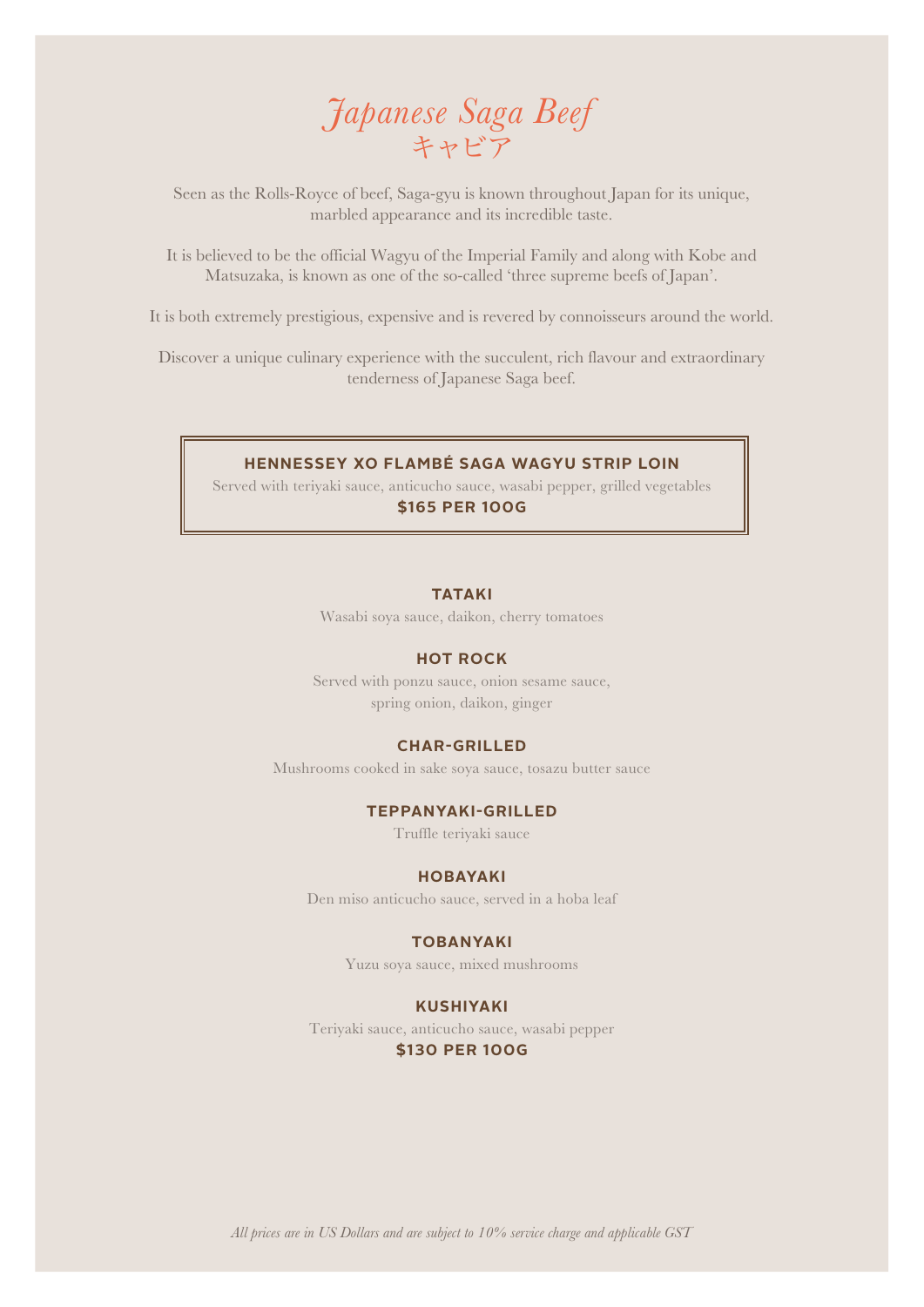# *Tapas* タパス

| <b>CHICKEN SKEWERS</b> Teriyaki sauce              |            | 18                |
|----------------------------------------------------|------------|-------------------|
| <b>CHICKEN WINGS</b> Creamy spicy sauce            |            | 22<br>S           |
| <b>CRISPY RICE</b> Spicy tuna – Gluten-free        |            | 18<br>S           |
| <b>EDAMAME</b>                                     |            | 12<br>$\mathbf v$ |
| <b>EDAMAME, SPICY</b> Chili garlic and sake soy    | <b>VSA</b> | 14                |
| <b>FLASH FRIED EGGPLANT MISO</b> Gluten-free       |            | 14<br>v           |
| <b>PANKO FRIED REEF FISH CROQUETTE</b> Shiso aioli |            | 20                |
| <b>SEAFOOD SPRING ROLL Wasabi mayonnaise</b>       |            | 30                |
| <b>TUNA TARTAR Avocado, yuzu</b>                   |            | 24                |
|                                                    |            |                   |

## *Tacos* タコス

| <b>CRAB, LOBSTER, SALMON OR TUNA Tomato salsa</b>      | 24     |
|--------------------------------------------------------|--------|
| <b>VEGETABLES</b> Spicy miso                           | $V$ 14 |
| <b>WAGYU BEEF</b> Spicy ponzu – Australian Master Kobe | $S$ 30 |
|                                                        |        |

*Sharing Tapas and Tacos Platter:* Make your own selection of five tapas or tacos.

| <b>ZENSAI PLATTER FOR TWO</b>  | 60  |
|--------------------------------|-----|
| <b>ZENSAI PLATTER FOR FOUR</b> | 120 |

# *New Style Sashimi* 刺身の新しいスタイル

*Served with chives, ginger, olive oil, sesame oil, sesame seeds and yuzu soy.*

| <b>HAMACHI</b>                              |   | 28 |
|---------------------------------------------|---|----|
| <b>REEF FISH</b>                            |   | 28 |
| <b>SALMON</b> Norwegian                     |   | 28 |
| <b>TOFU &amp; TOMATO</b>                    | v | 26 |
| <b>TORO</b>                                 |   | 88 |
| <b>WAGYU RIB-EYE</b> Australian Master Kobe |   | 52 |
| <b>YELLOWFIN TUNA</b>                       |   | 28 |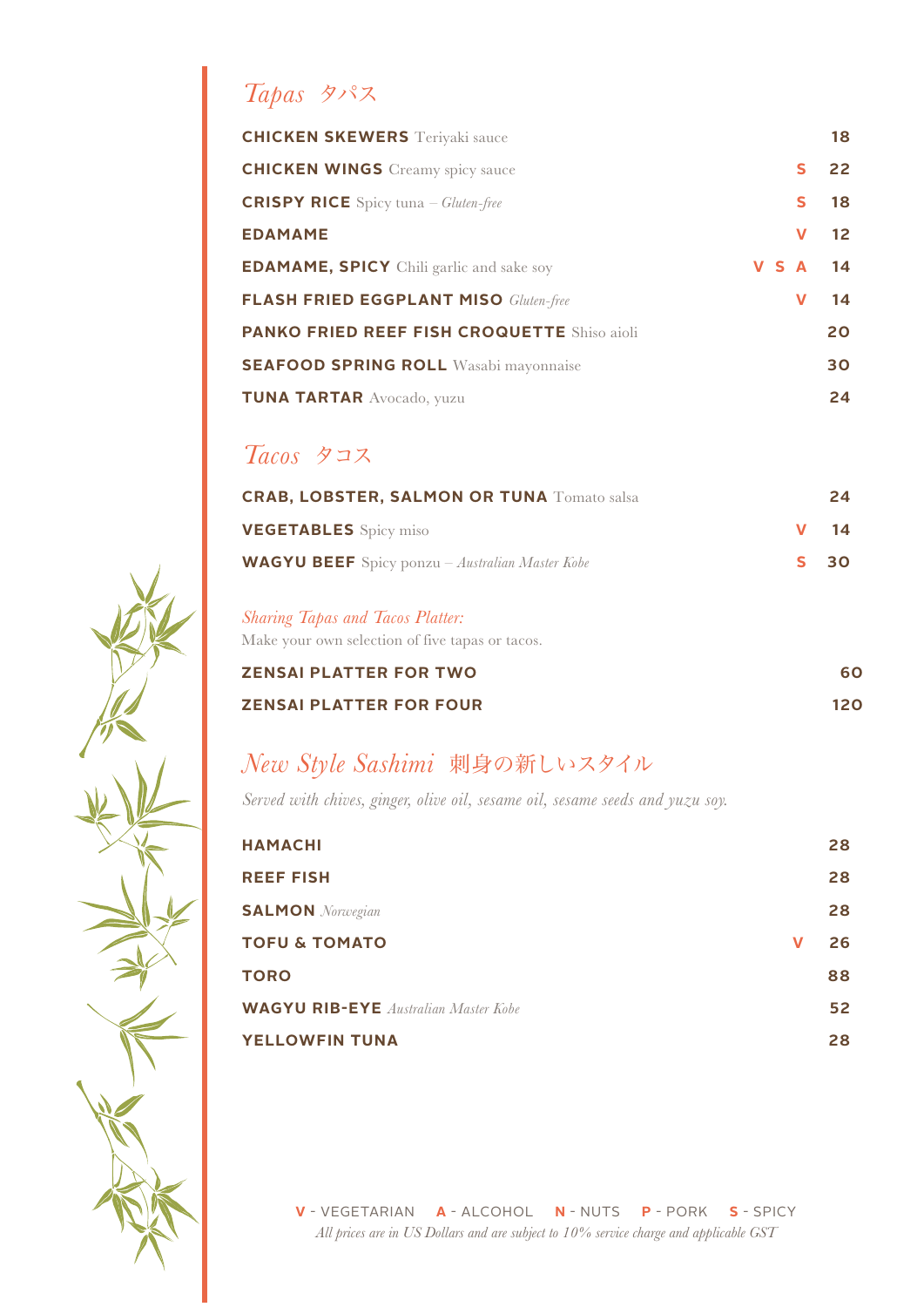# *Nigiri* にぎり

| <b>GRILLED EEL</b> Unagi | 17 |
|--------------------------|----|
| <b>HAMACHI</b>           | 16 |
| <b>OCTOPUS</b>           | 16 |
| <b>REEF FISH</b>         | 12 |
| <b>SALMON</b> Norwegian  | 17 |
| <b>SCALLOP</b>           | 16 |
| YELLOWFIN TUNA           | 19 |
|                          |    |

*Nigiri Selection* Make your own selection or have our Chef create one for you

| <b>3 KINDS</b> | 27 |
|----------------|----|
| <b>5 KINDS</b> | 45 |

# *Signature Nigiri* にぎり: シェフの特別料理

| 26 |
|----|
| 24 |
| 10 |
| 20 |
| 45 |
|    |

# *Tapasake's Avant-Garde Nigiri* アバンギャルド にぎり

| <b>BEEF WAGYU KAGOSHIMA</b> Truffle teriyaki sauce | 40 |
|----------------------------------------------------|----|
| <b>HAMACHI TRUFFLE</b> Eel sauce                   | 32 |
| <b>UNAGI &amp; FOIE GRAS</b> Vanilla miso sauce    | 34 |
| <b>TAPASAKE AVANT-GARDE NIGIRI SELECTION</b>       | 65 |

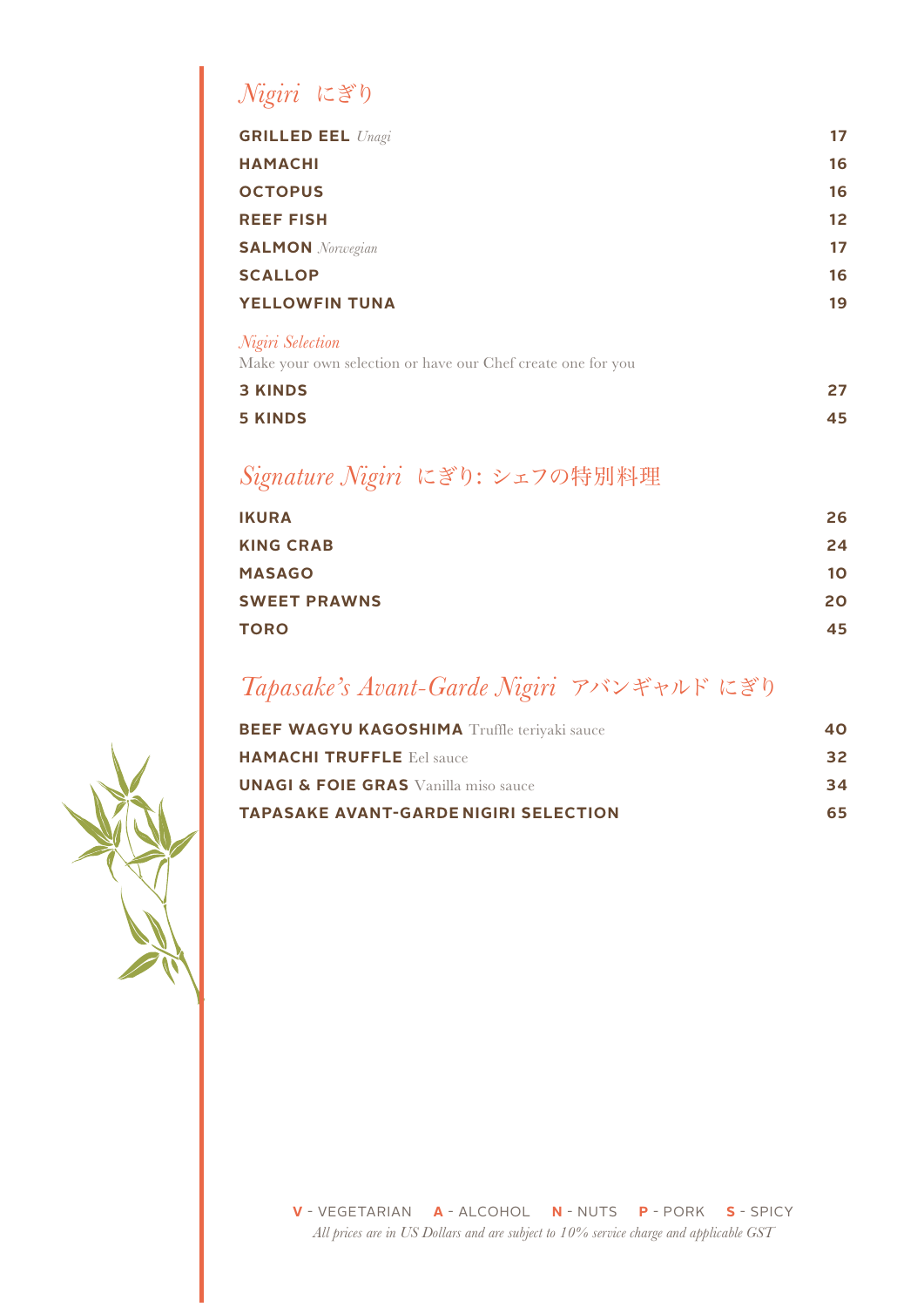# *Signature Roll* 寿司ロール

| <b>CALIFORNIA</b> Gluten-free<br>King crab, avocado, cucumber, sesame, wasabi mayonnaise                                 |              | 38 |
|--------------------------------------------------------------------------------------------------------------------------|--------------|----|
| <b>CRISPY SEARED SALMON</b><br>Salmon, avocado, sesame, wasabi salsa, yuzu miso                                          |              | 23 |
| <b>CRISPY TUNA</b><br>Yellowfin tuna, chives, micro herbs, tanuki, takuang, spicy mayonnaise                             | $\mathsf{S}$ | 26 |
| <b>DYNAMITE</b><br>Prawn tempura, aji amarillo mayonnaise, avocado, cucumber, tobiko,<br>unagi sauce                     |              | 24 |
| <b>GRILLED EEL</b> Unagi<br>Roasted eel, avocado, egg, sesame, yama gobo, eel sauce                                      |              | 26 |
| <b>HAMACHI</b><br>Hamachi, pickle, cucmber, tanuki, spicy hot miso                                                       | S            | 24 |
| <b>SPIDER</b> Gluten-free<br>Soft shell crab tempura, avocado, chives, mustard miso, wasabi-tobiko,<br>wasabi mayonnaise |              | 29 |
| <b>TORO &amp; BLACK TRUFFLE</b><br>Toro, black truffle, chives, sesame, tanuki                                           |              | 56 |
| <b>VEGETARIAN</b><br>Asparagus tempura, avocado, carrot, cucumber, shitake, sesame                                       | V            | 16 |
| Tapasake Special Rolls                                                                                                   |              |    |
| <b>CRISPY SHRIMPS TEMPURA</b><br>Tuna sashimi, truffle mayonnaise                                                        |              | 40 |

**MAGURO DRAGON 38** Maguro, tanuki, avocado

## *Sashimi* 刺身 *Signature Sashimi*

| <b>GRILLED EEL</b> Unagi | 24 | 刺身: シェフの特別料理                        |    |
|--------------------------|----|-------------------------------------|----|
| <b>HAMACHI</b>           | 29 | <b>KING CRAB</b>                    | 42 |
| <b>OCTOPUS</b>           | 22 | <b>SWEET PRAWNS</b>                 | 38 |
| <b>REEF FISH</b>         | 18 | <b>TORO</b>                         | 85 |
| <b>SALMON</b> Norwegian  | 23 |                                     |    |
| <b>SCALLOP</b>           | 24 | <i>Traditional Maki</i> $\forall$ + |    |
| YELLOWFIN TUNA           | 19 | All our makis are gluten-free.      |    |
|                          |    |                                     |    |

|                                            |    | <b>AVOCADO</b>          | 15 |
|--------------------------------------------|----|-------------------------|----|
| Sashimi Selection                          |    | <b>CUCUMBER</b>         | 15 |
| Make your own selection.<br><b>3 KINDS</b> | 42 | <b>SALMON</b> Norwegian | 18 |
| <b>5 KINDS</b>                             | 58 | <b>TORO</b>             | 53 |
|                                            |    | <b>TUNA</b>             | 18 |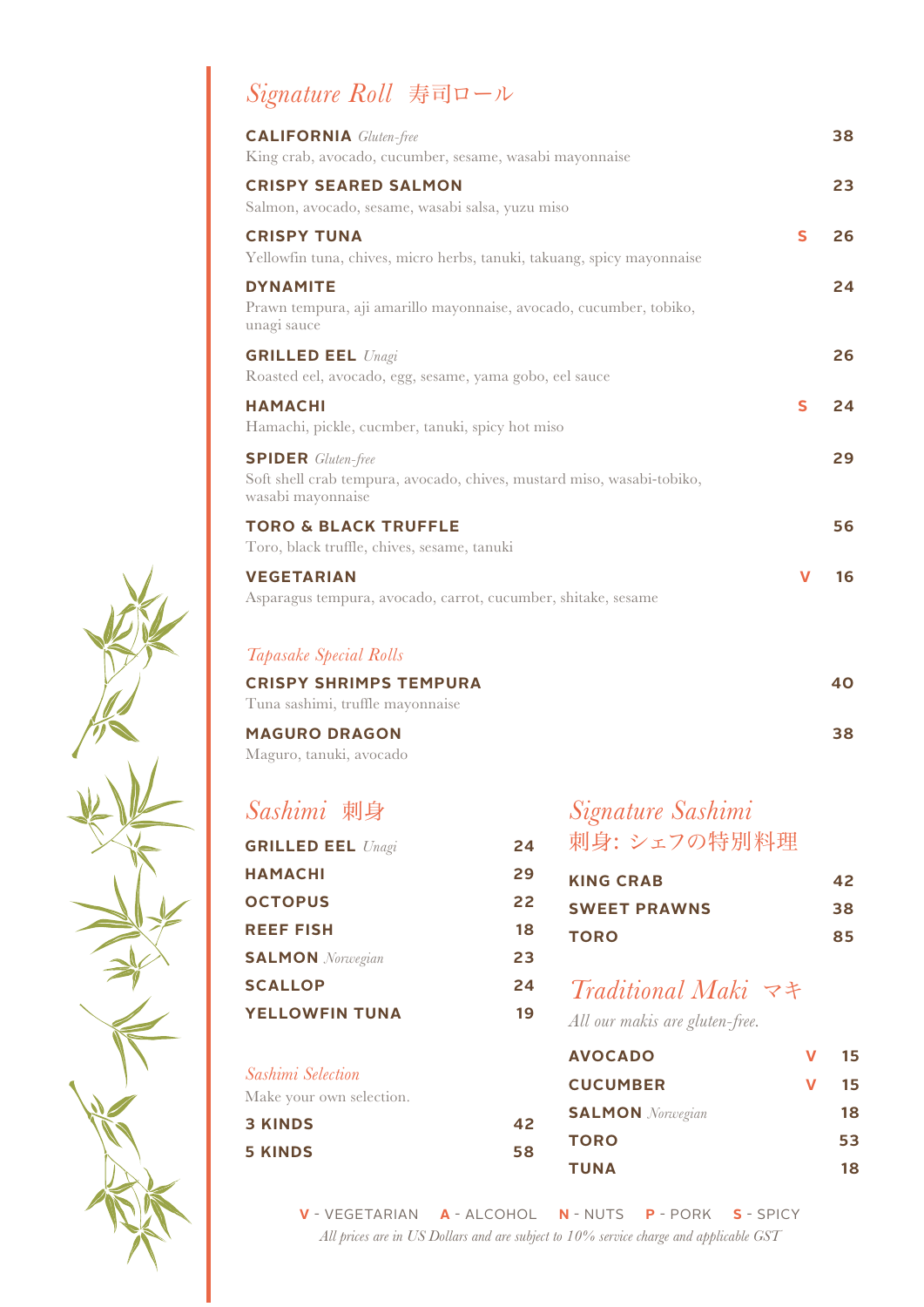# *Hot Starter* 暑い スターター

| BLACK COD 3 WAYS Balsamic teriyaki, yuzu miso, jalapeño dressing   | s.  | 50 |
|--------------------------------------------------------------------|-----|----|
| <b>FOIE GRAS &amp; SCALLOP Balsamic, vanilla miso</b>              |     | 50 |
| <b>KING CRAB LEG</b> Gratinated with spicy creamy sauce            |     | 55 |
| <b>KING CRAB LEG</b> Shiso salsa                                   | S A | 55 |
| <b>MALDIVIAN LOBSTER GYOZA Yuzu truffle</b>                        |     | 30 |
| <b>PAN-SEARED REEF FISH Onion tomato salsa</b>                     |     | 20 |
| <b>WAGYU GYOZA</b> Teriyaki truffle sauce - Australian Master Kobe |     | 32 |

# *Salad* サラダ

| <b>BABY OCTOPUS</b> Miso dressing                         |     | 25 |
|-----------------------------------------------------------|-----|----|
| <b>BABY SPINACH LEAVES</b> Dry miso                       | v   | 22 |
| <b>CHAKA-WAKAME</b> Sesame dressing                       | v   | 22 |
| KING CRAB Steamed with sake, mango, spicy lemon dressing  | S A | 60 |
| <b>MIXED SEAWEED</b> Tosazu sauce                         |     | 24 |
| <b>SALMON SASHIMI</b> Onion soy dressing - Norwegian      |     | 40 |
| <b>WARM MUSHROOM</b> Yuzu garlic dressing                 | A V | 20 |
| <b>TAPASAKE SALAD</b> Green leaves, garlic, yuzu dressing |     | 20 |

*Soup* スープ

*All our soups can be served spicy or non-spicy.*

| <b>CHICKEN</b> Inaniwa udon noodles | 30 |
|-------------------------------------|----|
| <b>MISO</b>                         | 18 |
| <b>SEAFOOD</b>                      | 29 |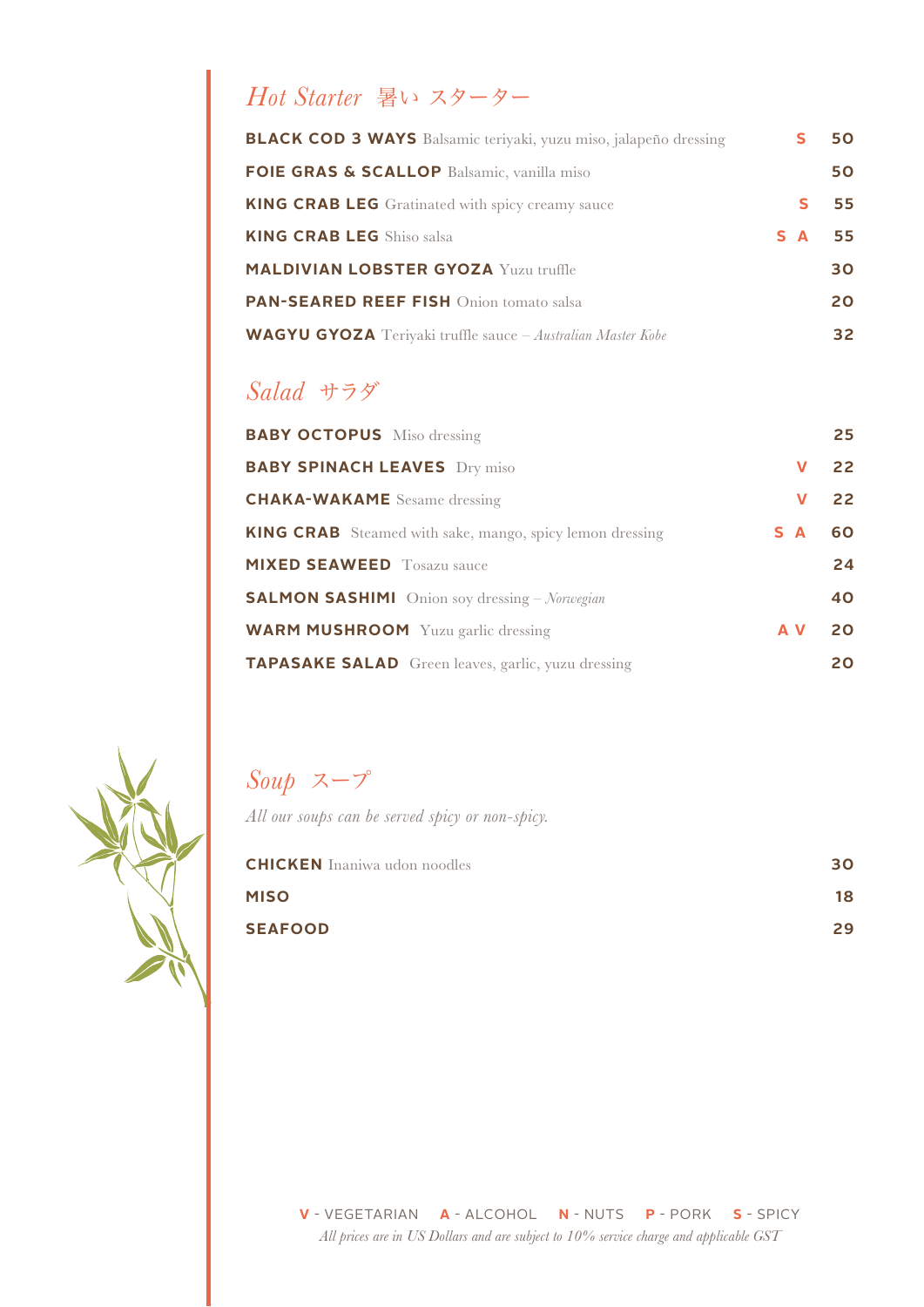# *Tempura* 天ぷら

*Served with tempura sauce, daikon and ginger purée.*

| <b>CALAMARI</b> Aji-amarillo aioli                                           |   | 29 |
|------------------------------------------------------------------------------|---|----|
| <b>CRISPY FRIED CHICKEN</b> Tabasco mayonnaise                               | ς | 24 |
| <b>LOBSTER</b>                                                               |   | 65 |
| <b>MIXED VEGETABLES</b>                                                      | v | 20 |
| <b>REEF FISH</b> Watermelon, orange ponzu                                    |   | 26 |
| <b>ROCK SHRIMPS</b> Creamy spicy sauce, jalapeño dressing or creamy jalapeño | S | 42 |
| <b>PRAWNS</b>                                                                |   | 35 |
| <b>SOFT SHELL CRAB Amazu ponzu</b>                                           |   | 32 |

# *Main Course* メインコース

## *Meat*

| BEEF<br>Served on hot rock, onion sesame salsa, ponzu sauce – Kagoshima | 125 |
|-------------------------------------------------------------------------|-----|
| <b>ROASTED DUCK BREAST</b><br>Wasabi salsa, ponzu                       | 52  |
| <b>WAGYU RIB-EYE</b>                                                    | 100 |
| Char-grilled, Tosazu butter – Australian                                |     |

## *Fish and Seafood*

| <b>BLACK COD</b> Marinated in yuzu miso                      |    | 60 |
|--------------------------------------------------------------|----|----|
| <b>GRILLED EEL</b> Steamed rice, teriyaki sauce              |    | 36 |
| JAPANESE RISOTTO Seared Hokkaido scallop, yuzu truffle sauce |    | 48 |
| <b>LOBSTER</b> Wasabi pepper – Canadian                      | Δ  | 95 |
| <b>REEF FISH</b> Ginger salsa or jalapeño dressing           |    | 40 |
| <b>SALMON</b> Crispy spinach, ponzu butter - Norwegian       | ς. | 48 |
| <b>SEA BASS</b> Ponzu style - Chilean                        |    | 60 |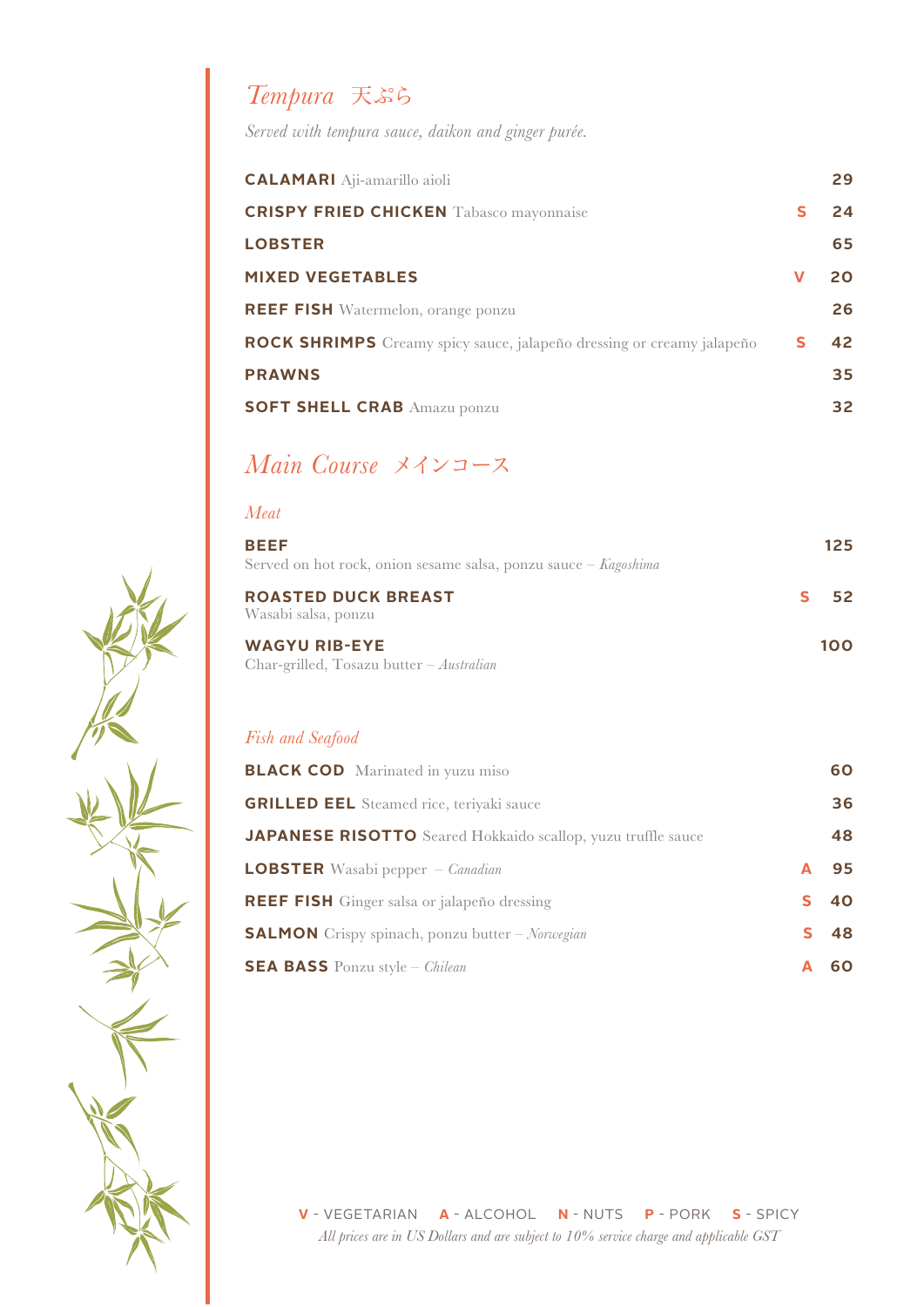## *From the Grill* グリルから

*Choice of anticucho, teriyaki or wasabi pepper sauce.*

### *Meat*

| <b>CORN-FED CHICKEN BREAST</b>                 | 42  |
|------------------------------------------------|-----|
| <b>DUCK BREAST</b>                             | 52  |
| <b>LAMB CHOP</b>                               | 52  |
| <b>WAGYU RIB-EYE</b> Australian Master Kobe    | 100 |
| <b>WAGYU STRIP LOIN</b> Kagoshima              | 125 |
| <b>WAGYU TENDERLOIN</b> Australian Master Kobe | 90  |

## *Fish and Seafood*

| <b>PRAWNS</b>           | 58 |
|-------------------------|----|
| <b>REEF FISH</b>        | 40 |
| <b>SALMON</b> Norwegian | 48 |
| <b>SEA BASS</b> Chilean | 58 |

## *Toban Yaki* とうばんやき

*All toban yaki can be prepared with or without sake.*

| <b>MIXED MUSHROOMS</b>                         | v | 32   |
|------------------------------------------------|---|------|
| <b>MIXED SEAFOOD</b>                           |   | 52   |
| <b>TOFU</b>                                    | v | - 32 |
| <b>VEGETABLES</b>                              | v | 20   |
| <b>WAGYU TENDERLOIN</b> Australian Master Kobe |   | 90   |

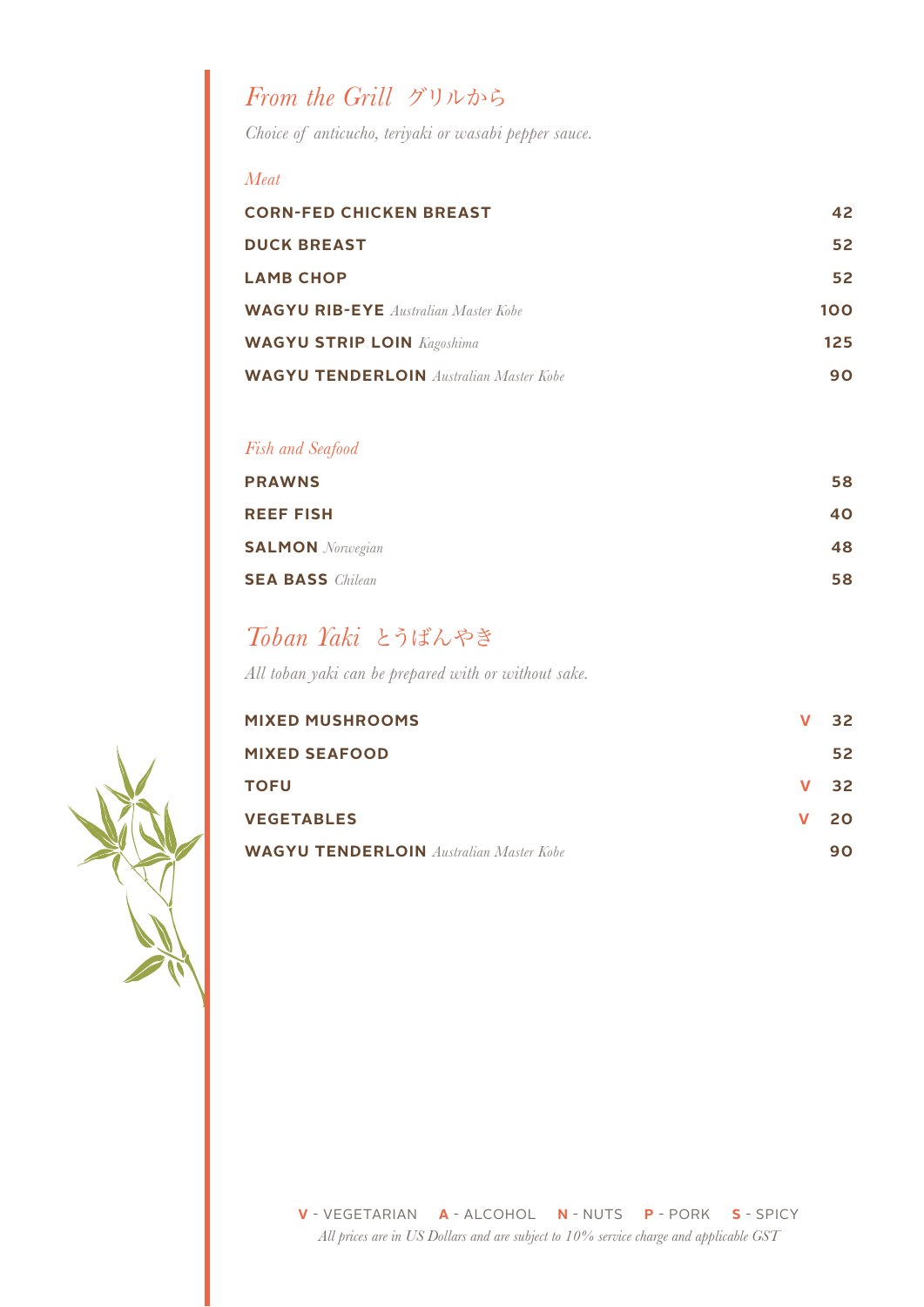# *Live Maldivian Lobster* モルディブ産ロブスター

*Preparation per lobster \$18 per 100g (minimum 1 piece)*

## **NEW STYLE SASHIMI**

**NIGIRI**

**SASHIMI** 

**TEMPURA** 

**SAUTÉED** Yuzu garlic, asparagus, chili, mushroom, served in hoba leaf

**GRILLED** Three sauces on the side (Anticucho, teriyaki and wasabi pepper)

# *Side Dishes* おかず

| <b>EGG FRIED RICE</b>                                  |        | 16 |
|--------------------------------------------------------|--------|----|
| <b>GREEN TEA SOBA NOODLES</b> Cold soba sauce          | v      | 16 |
| <b>SAUTÉED MUSHROOM</b> Sake soy                       | A V 20 |    |
| <b>SEASONAL VEGETABLES</b> Sautéed, grilled or steamed | v      | 16 |
| <b>STEAMED WHITE RICE</b>                              | v      | 10 |
| <b>STIR-FRIED UDON NOODLES</b> Vegetable               | v      | 20 |
| <b>VEGETABLE FRIED RICE</b>                            |        | 16 |